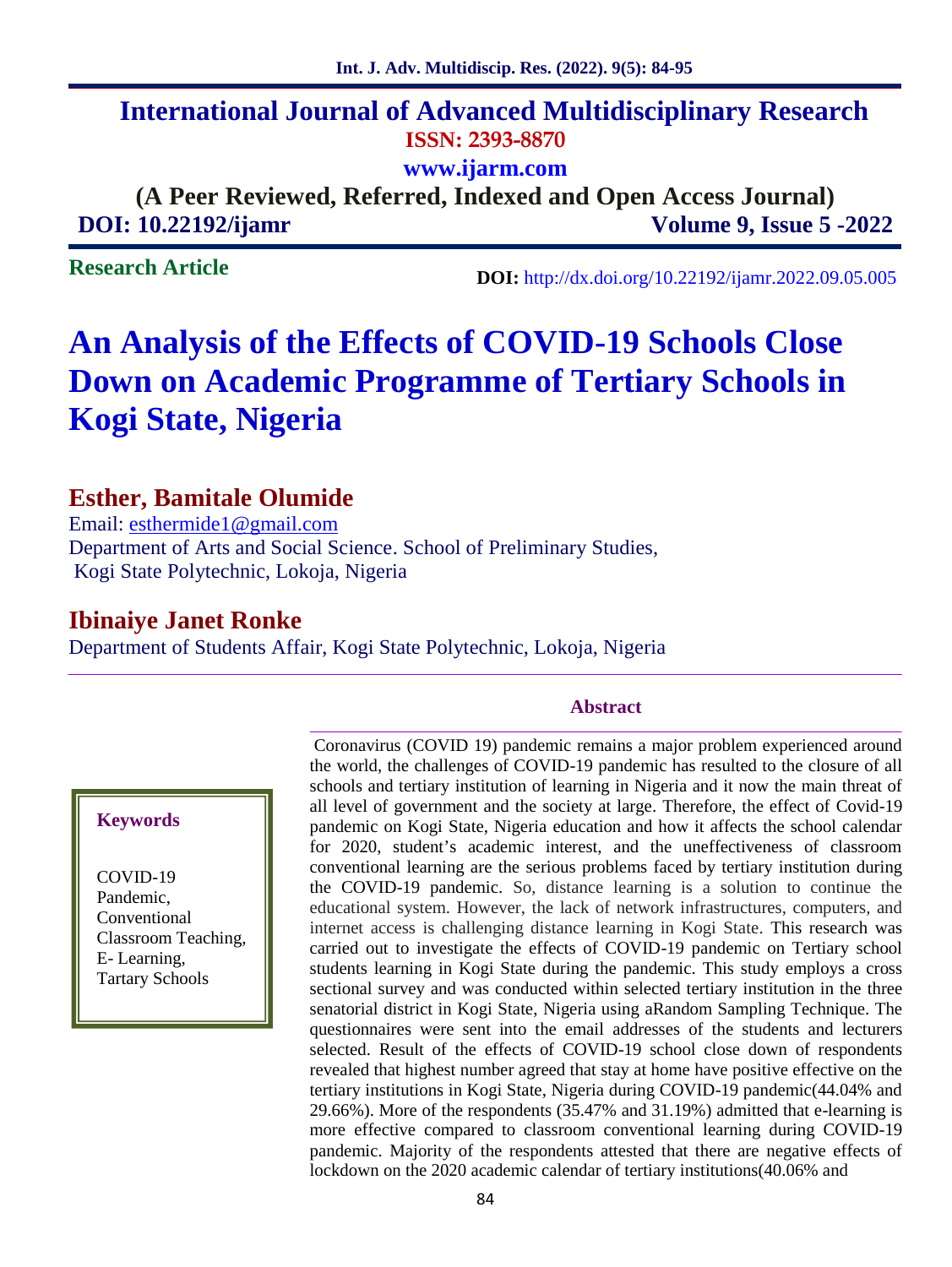#### **Int. J. Adv. Multidiscip. Res. (2022). 9(5): 84-95**

32.42%). And, more of the respondents 35.4% and 31.19%) agreed that online education serves as alternative measure for conventional classroom teaching and learning for future occurrence of any pandemic in Kogi State, Nigeria. This study has established evidence that e-learning serves as a palliative because of the Covid- 19 pandemic outbreak that devalued the conventional classroom learning system which foster learning interaction between teachers and students within the classroom and beyond. However, the state should design a strategy to use educational technology, zero-fee internet educational resources, free online learning resources, and broadcasts teaching for future occurrence of any pandemic. Hence, there is need for educational institutions to design curriculum, prepare teachinglearning strategies for post-coronavirus and design strategies to recover lost learning, and return students to school when schools reopen.

## **Introduction**

Education is a process of teaching and learning whose primary purpose is to develop individuals' Knowledge, skills and behaviour (Burke, Lawrence, El-Sayed, & Apple, 2009). As put by UNESCO (2006), nations have a quest to provide learning environments that are economically, socially, culturally and physically accessible for all children. It is, therefore, for this quest that countries keep adapting and updating their education policies. People can similarly be educated through online reading of e-books, reading books, excursion, exploring their environment or even by attending classes (Peters, 2010). Furthermore, processes in education are viewed as tasks related to achievement; that is to refer to what people can consequently achieve in terms of production at individual, national and international levels (UNESCO, 2007). Thus, School closures due to coronavirus are affecting learners worldwide. By the end of March 2020, over 180 countries had closed down their schools, affecting 87.4% of learners (over 1.5 billion students) Cseaafrica. (2020).

Governments took action to support learners to continue their education remotely. Some are using technology, but they face a number of challenges as they also dealt with countrywide healthcare emergencies and likely economic recession. These lead to school dropouts, leave learners at a higher risk of abuse, loss of confidence and self esteem and decline in quality teaching and learning process.

In Nigeria, school opportunity is correlated to income level, and public schools differ from private schools in the populations they serve. While private schools serve learners from higher socio-economic backgrounds who are willing and able to pay more to access the better resources offered by private schools, public schools which are usually free, comprise students from lower socio-economic households and low-income areas, instances where distance learning opportunities are available, Category, as a result of able, uptake will be low from the students in the public school's category poor infrastructure such as lack of electricity, or poor/no internet connectivity etc. For students with learning disabilities, and those living in fragile and conflict-affected regions, the outlook is even bleaker, By implication, this raises a major challenge around educational inequality given the technological landscape and income driven digital-divide, how do we harness available technology to support already marginalized students during these closures?

Therefore, this research investigated the Covid-19 effect on Tertiary school students learning in Kogi State, Nigeria. The research specifically find out if online education is the alternative measures for conventional class teaching and learning for future occurrences of any pandemic. It also provide an insight into the effects of COVID-19 Schools close down on the tertiary School academic programme and helped the administrators to ascertain the level of damages the schools close down has caused. Furthermore, the study gives helpful recommendation for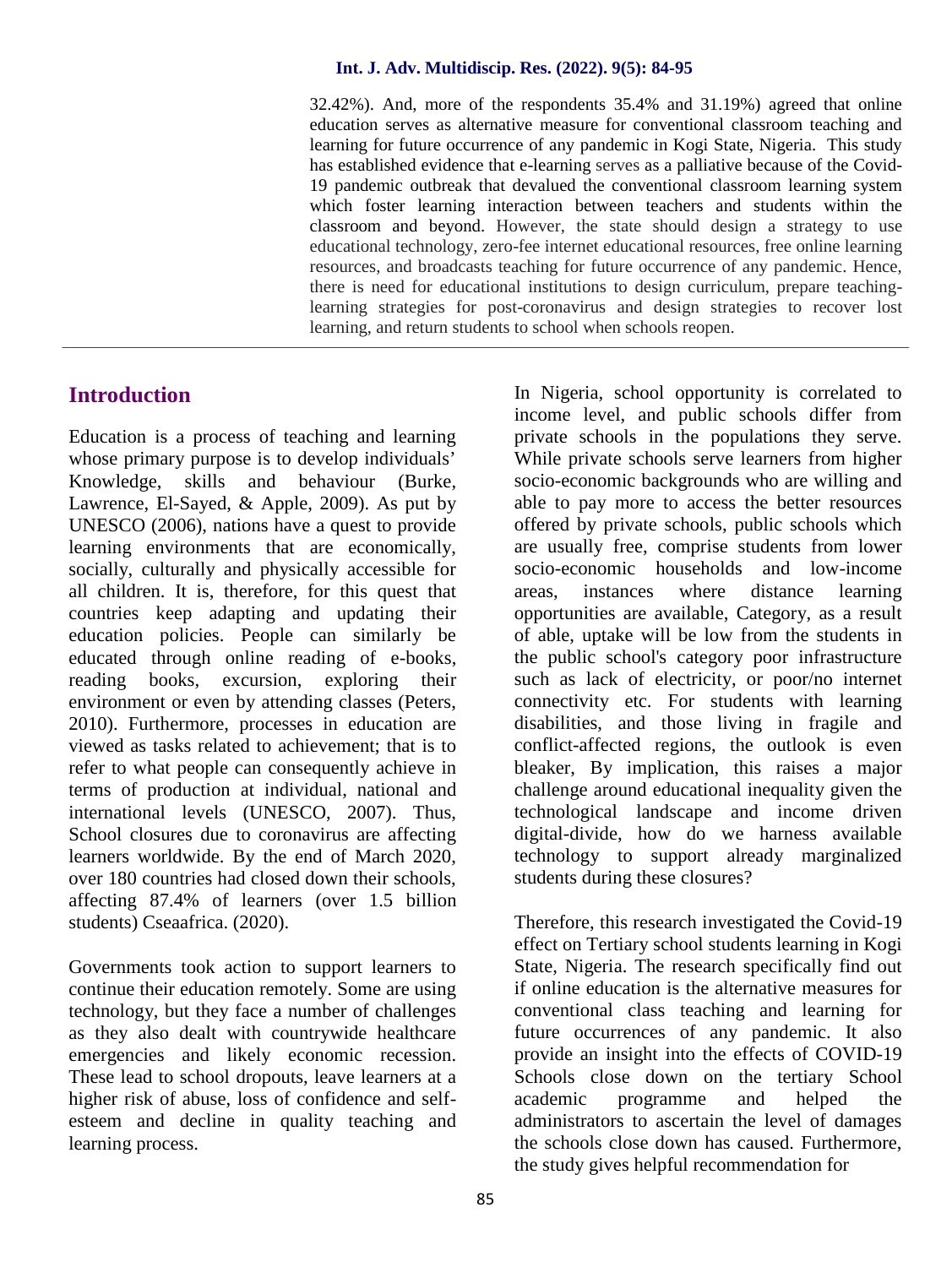researchers, students and lecturers. Government official, policy makers and schools administrators also benefit from the recommendation of the study. Finally, the study is limited to some tertiary schools within the three senatorial districts in Kogi State, Nigeria and lecturers/students of the selected schools for a number of reasons which include ban on movement.

#### **Problem Caused by Covid-19 Pandemic to Tertiary institution**

Educational systems are heavily affected by measures taken against the spread of the COVID 19- virus. The education sector of Nigeria and the rest of the world is badly affected by this. It has enforced the world wide lockdown creating several negative effects on education and student's life. The outbreak of COVID-19 pandemic has taught the world that change is inevitable. It has worked as a catalyst for the educational institutions to grow and opt for platforms with technologies, which have not been used before. The education sector has been fighting to survive the crises with a different approach and digitizing the challenges to wash away the threat of the pandemic.

In March 2020, several countries announced school closures under diverse settings in order to allow the curve to flatten. During this time, teachers and education professionals have been asked to supply students with teaching material and instruct students directly via remote digital tools. The expectation is that most students learn from home under the supervision of their parents. This is referred to as "home-schooling" in the media. In reality, the arrangement comes closer to remote learning or distance learning in that teachers and schools still remain responsible for the learning content and outcome. Moreover, some countries have already postponed, adopted or put off the final exams for students. In some countries, schools stay partly open for parents working in essential sectors. Students face extremely different learning circumstances: their parents may be at work or at home; they may telework or be out of their jobs (temporarily or be laid-off). This is to say that learning conditions

are linked to labour market conditions along occupational groups and contract types. Access to digital learning varies on available equipment and connectivity. As such, some students may share their learning resources and space with other members of the household. This paper discussed the effects of COVID-19 on education and some fruitful suggestions are made for education policy makers of Kogi State Nigeria.

#### **Effects of COVID-19 Pandemic on Higher Education**

There are few publication and limited paper on the impact of COVID-19 pandemic on education. Among the few is that of UNESCO (2020) that submitted that most governments around the world have temporarily closed educational institutions in an attempt to contain the spread of the COVID-19 pandemic. These nationwide closures are impacting over 89% of the world's student population. Several other countries have implemented localized closures impacting millions of additional learners.

The temporarily closed educational institutions in an attempt to contain the spread of the COVID-19 pandemic across the World has negative effect on students learning. According to Simon Burgess & Hans (2020) cited Carrisson et al. (2015) consider a situation in which young men in Sweden have differing number of days to prepare for important tests. These differences are conditionally random allowing the authors to estimate a causal effect of schooling on skills, The authors show that even just ten days of extra schooling significantly raises scores on tests of the use of knowledge ('crystallized intelligence') by 1% of a standard deviation. As an extremely rough measure of the impact of the current school closures, if we were to simply extrapolate those numbers, twelve weeks less schooling (i.e, 60 school days) implies a loss of 6% of a standard deviation, which is non-trivial. They do not find a significant impact on problem-solving skills (an example of 'fluid intelligence). This submission is also supported by Simon Burgess & Hans (2020) who cited Lavy (2015), who estimates the impact on learning of differences in across countries. Perhaps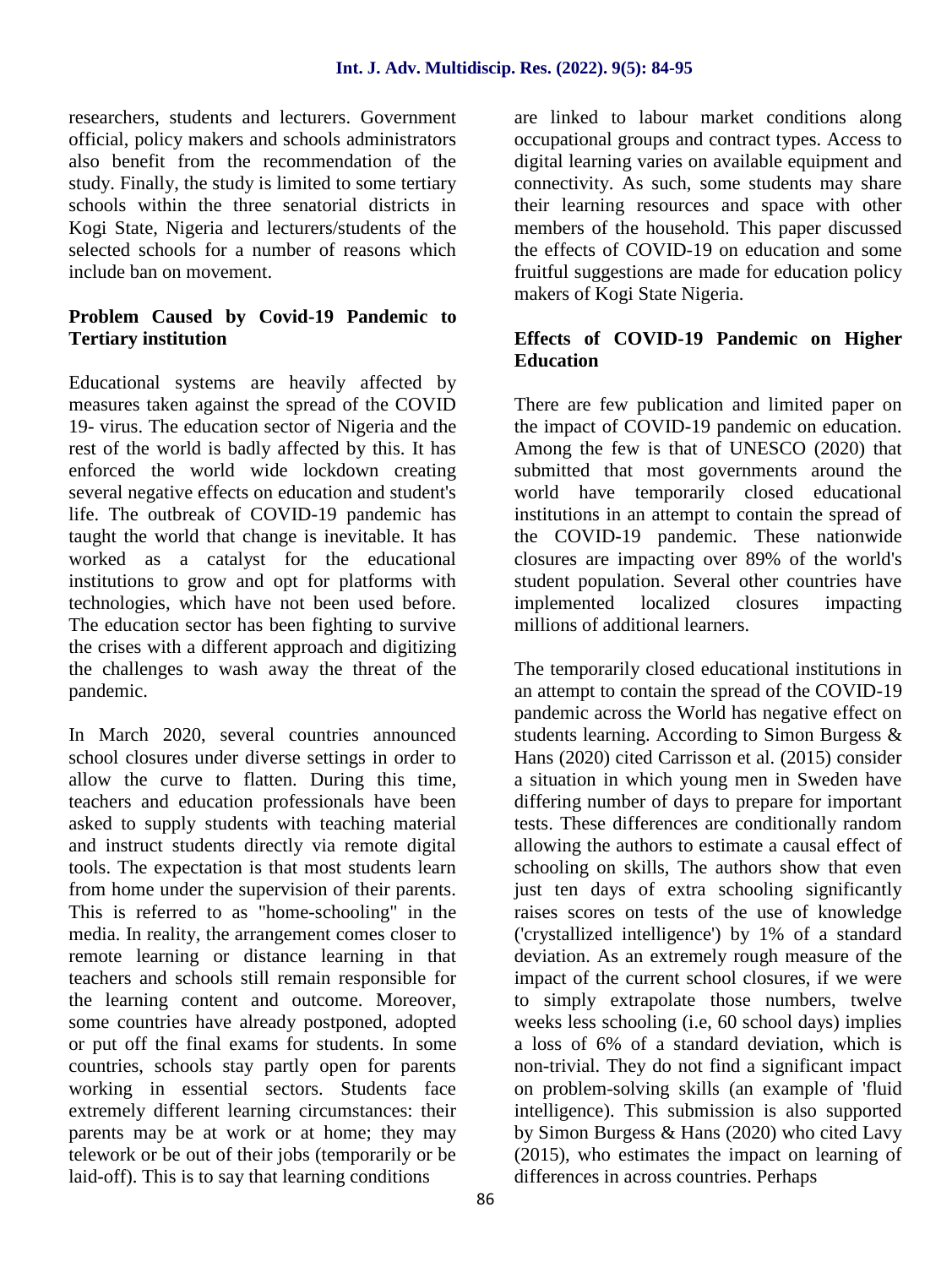surprisingly, there are very substantial differences between countries in hours of teaching. For example, Lavy shows that total weekly hours of instruction in mathematics, language and science is 55% higher in Denmark than in Austria. These differences matter, causing significant differences in test score outcomes: one more hour per week Over the School year in the main subjects increases test scores by around 6% of a standard deviation. In our Case, the loss of perhaps 3-4 hours per week teaching in Mathematics for 12 weeks may be similar in magnitude to the loss of an hour per week for 30 weeks. So, rather bizarrely and surely coincidentally, we end up with an estimated loss of around 6% of a standard deviation again. Leaving the close similarity aside, these studies possibly suggest a likely effect no greater than 10% of a standard deviation but definitely above zero. Here are some of the effects we have already seen or expect to see in the coming weeks and months.

#### **1. Restriction of Students and Lecturer on Campuses**

To reduce the spread of coronavirus, many universities have suspended any on-campus activities like lectures. Where possible, classes are being held online. Exams and thesis defences may be postponed or held in different formats, which may delay the award of degrees. Many countries are already restricting entry at their borders, and only nationals or permanent residents are allowed in unless there are important reasons. How this will affect foreign students in autumn 2020 is still unclear, but you should follow developments closely so you can plan ahead. Actions taken against COVID-19 can impact education in a way that delays the award of high school diplomas or degrees. This in turn may mean that, when you apply for a study programme, you technically do not meet all requirements. It is possible that universities will adapt to this scenario because (2006) this will affect a large number of first-year students. Because the pandemic is affecting not only teaching, but also administration and the eligibility applicants deadlines. Please check the website of your desired institutions regular applicants, it is possible that universities will make changes to their admissions processes, and

any updates. Sources https://www.study.eu/article.

#### **2. Less Time Spent in Learning**

Most of children's formal learning takes place in schools. The closure of school buildings and the move to a remote learning environment may result in children spending less time in learning According to the Schul-Barometer (School Barometer) survey, which took place from 25 March until 5 April 2020 and was targeted at Austrian, Swiss and German students aged between 10 and 19 years, 3 students' weekly learning time during the COVID-19 lockdown is reduced by between 4 and 8 hours, compared to when schools are open (Huber et al. 2020). Additionally, one in five students says that they study less than 9 hours per week. Leaving aside the question of effectiveness of in-class teaching VS online teaching, many studies consistently show that less time spent in learning can lead to learning loss. Carrsson et al. (2015) analyse a situation in which young Swedish males have a different number of days to prepare for a battery of cognitive tests. They find that an extra 10 days of school instruction increases scores on crystallized intelligence tests (synonyms and technical comprehension tests) by approximately 19% of a standard deviation. Marcotte and Hemelt (2008) show that substantial snowfall (leading to fewer days spent at school) results in lower student performance in Maryland. Lavy (2015) looks at how cross-country differences in instructional time affect student learning and concludes that such difference do matter: an additional hour per week over the school year in the main subject test scores by around 6% of a standard deviation. Some studies demonstrate a negative pact of school absenteeism and truancy on student performance. For instance, Stanca finds that, after accounting for unobservable student traits (e.g. motivation, effort), attendance shows statistically significant and quantitatively relevant impact on student learning. Aucejo and Romano (2016) investigates how the length of the school calendar impacts test score performance.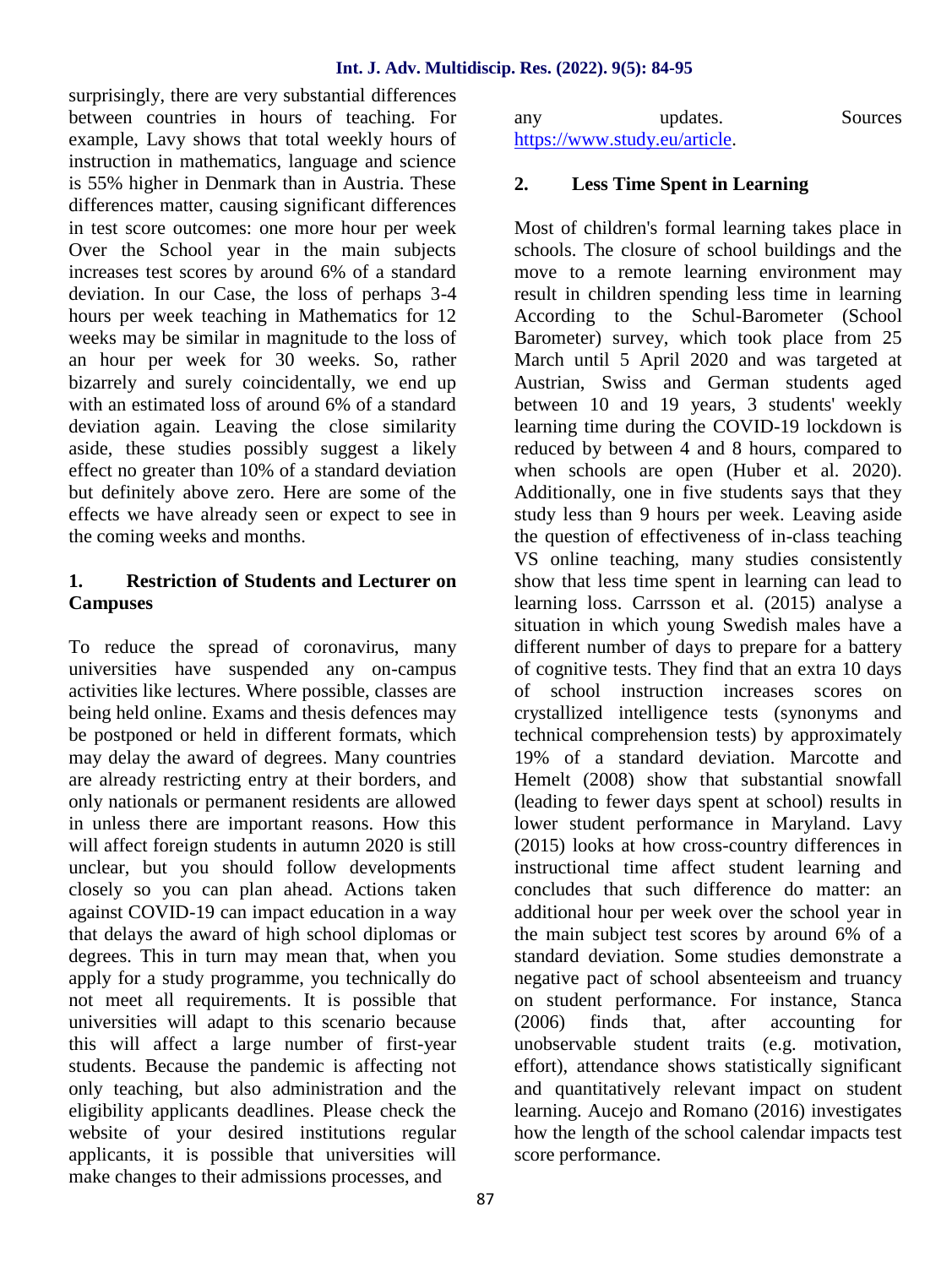Using administrative data from North Carolina public schools, they find that extending the school Calendar by 10 days increases mathematics and reading test scores by 1.7% and 0.8% of a standard deviation, respectively. Belot and Webbink (2010) look at the effects of a teacher strike, which took place between May and November 1990 in the Belgian French community, on student achievement. They find that this event reduced educational attainment and increased class repetition. Similar evidence is provided by Baker (2013) who examines the consequences or teachers industrial actions in the province of Ontario, Canada. He finds that these strikes had a statistically significant adverse effect on student test score growth. Another strand of research that may help us to understand the likely effect of missed learning time focuses on summer vacation. The summer period approximates a natural experiment that enables us to analyse children's cognitive development when they are in their homes and not at school. The consensus emerging from this literature is that summer vacation causes a loss in student learning. Cooper et al. (1996) conclude that, on average, in the US students' test scores decline over summer break by one month's worth of school-year learning. Shinwell and Defeyter (2017) find that in Scotland and the North East of England primary school children suffer a loss in spelling following a 7-week summer break.

## **3. A Change in the Way Student's Interact**

It is well known that the school environment influences achievement through peer effects. Being in a classroom and hence having the opportunity to interact with classmates may produce important positive externalities. Peer effects may operate through many different channels. Students may teach each other and get improvement together. Classmate's high achievements may motivate the student (through competition) to work harder. The student can also develop an interest in reading or in mathematics thanks to his/her peers (Sacerdote 2011). Additionally, classroom activities provide a central that have a central role in helping students acquire social skills that have important

implications for their future personal and professional growth Goodman et al (2015). The interaction with teachers and other students is found to be essential for the development of positive self-esteem, self-confidence, and sense of identity. It also improves student ability groups in collaborative and productive ways. There is significant evidence showing skills are positively associated with cognitive skills and school achievement (Malecki and Elliot 2002; Cunha and Heckman 2007).

It is, however, important to observe that also online learning platforms offer socialization opportunities. Not only do they incorporate class based interaction and communication (including One – to – one contacts and group projects), but often provide also extra-curricular activities such as, for instance, online clubs. One advantage of online socialization is that it eliminates or considerably reduces social barriers among students (Watson and Gemin 2008). Although some commentators argue that there is no substantial difference between socialization in online learning vs traditional high school, this is probably not the case for lower educational levels. For instance, the US National Education Association argues that elementary school children need the classroom experience as they are significantly more likely to communicate with their peers or teachers through face-to-face contact compared to online.

## **4. Remote Schooling**

Remote schooling does play a key role in helping students continue with their learning following the disruption of educational processes caused by the closure of schools and universities. For example, as regards the latter institutions, Leung and Keing (2003) analyse how the Chinese University of Hong Kong responded to SARS (Severe Acute Respiratory Syndrome) in spring 2003. Despite classes being suspended, many professors were able to deliver teaching online. Although most professors were already familiar with online teaching platforms before the SARS crisis, this situation encouraged them to discover how to use more complex functions (e.g. setting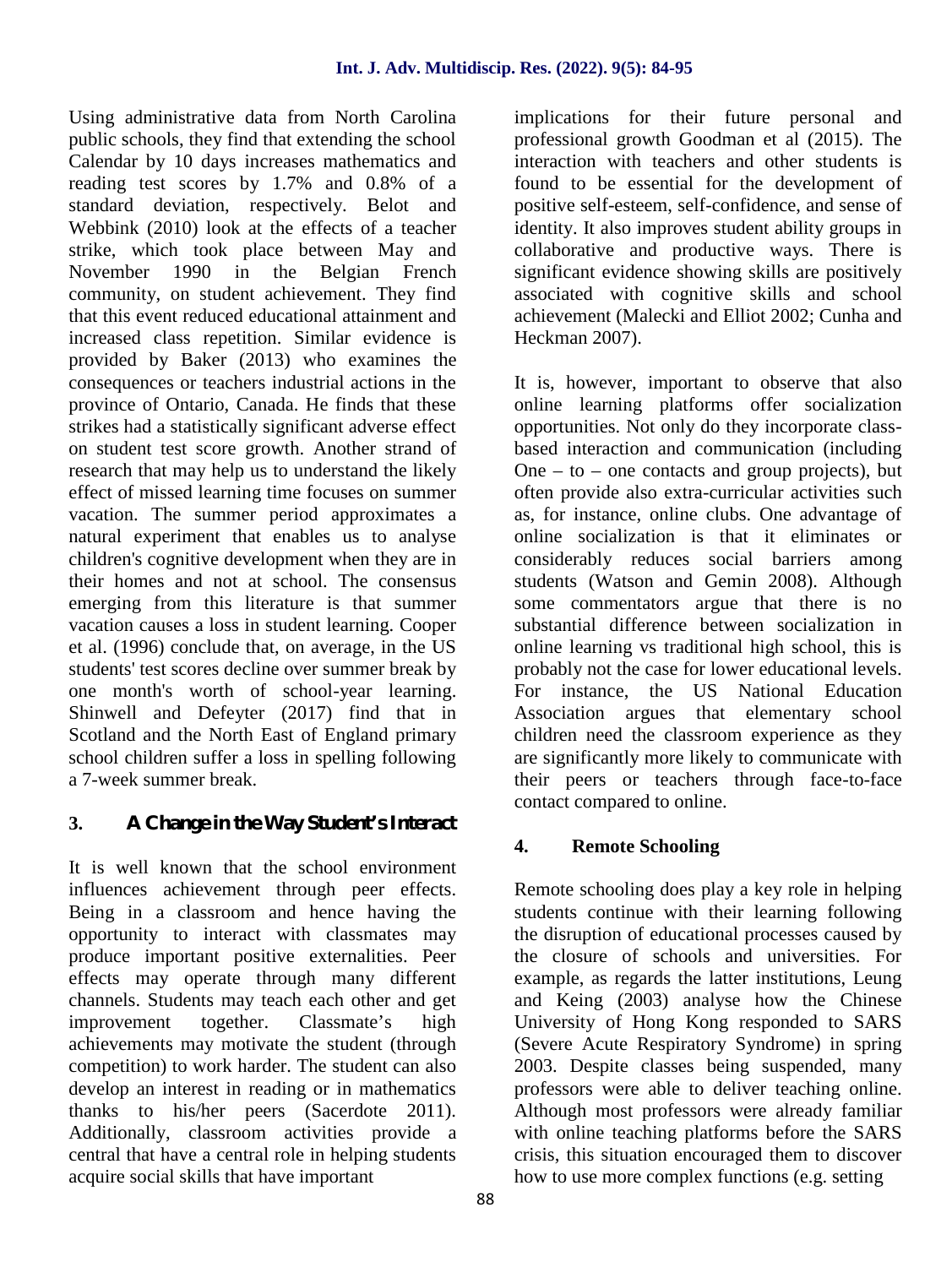online quizzes). Baytiyeh (2018) highlights the importance of digital technologies in supporting the continuity of education during short-term post-earthquake school closures. She stresses the importance of a reliable internet connection at home to assist in education materials delivery. In her work, it is argued that, in addition to teachers' significant contribution, parental involvement is the success of online education environment. Parents should be sure that learners also crucial for the Digital education offers important advantages for independent learners. Older students will be able to personalize their learning (Herold 2017). To some extent, they will have the possibility to take control over their learning, understand what they want to learn, what they like and what kind of support they need to learn at their own pace and this gives them more flexibility during the day they need. Online educational platforms also enable these students to learn and this gives them more flexibility during the day. On the other hand, these advantages less likely to hold for dependent learners. Younger children may not be well motivated and have time management skills that allow them to exploit the benefits of discuss education. Furthermore, teachers' preparedness and positive attitude are key element for the success of online learning platforms. Online instructors should be able to compensate for the lack of physical presence by setting up a virtual environment where all participants feel comfortable and teachers can be easily accessed.

## **Methodology**

#### **The Study Area**

Kogi state is found in the central region of Nigeria, located on the latitude 7 30 N and longitude 6 42'E with a total land area of 29,833km2 and has a population of 3,595,789 in the year 2005 which was the 24th in the ranking of most populous State in Nigeria. It is popularly called the Confluence State because of the confluence of River Niger and River Benue is at its capital. Lokoia is the first administrative

capital of modern-day Nigeria. 'The State was formed on 27th August, 1991 from parts of Kwara State and Benue State. The State was as presently constituted, comprises the people of the defunct kabba province of Northern Nigeria. There are three main ethnic groups and languages in Kogi; Igbala, Ebira, and Okun (Part of Yoruba) with other minorities like Bassa, a small fraction of Nupe mainly in Lokoja, Gwari, Kakanda, Owuro people( similar to Yoruba) Ogori, Mangos and the Eggan community under Lokoja Local Government.

Kogi State is surrounded by many other states which are; Federal Capital territory (Nigeria) to the North, Nassarawa State to the Northeast, Benue State to the South, Enugu State to the Southeast, Anambra State to the South, Edo State to the Southwest, Ondo and Ekiti to the West, Niger State to the North and Kwara to the Northwest. Kogi State has 21 Local Government Areas and they are: Adavi,, Ajaokuta, Ankpa, Bassa, Dekina, Ibaji, Idah, Igalamela- Odolu, ljumu, Kabba/Bunu, Kogi,Lokoja, Mopa-Muro, Ofu, Ogori/ Mango, Okechi, Okene, Okmaboro, Omala, Yagba East, YagbaWest.(lloeje, 1999).

**Figure 1: Map of Nigeria Showing the Study Area**

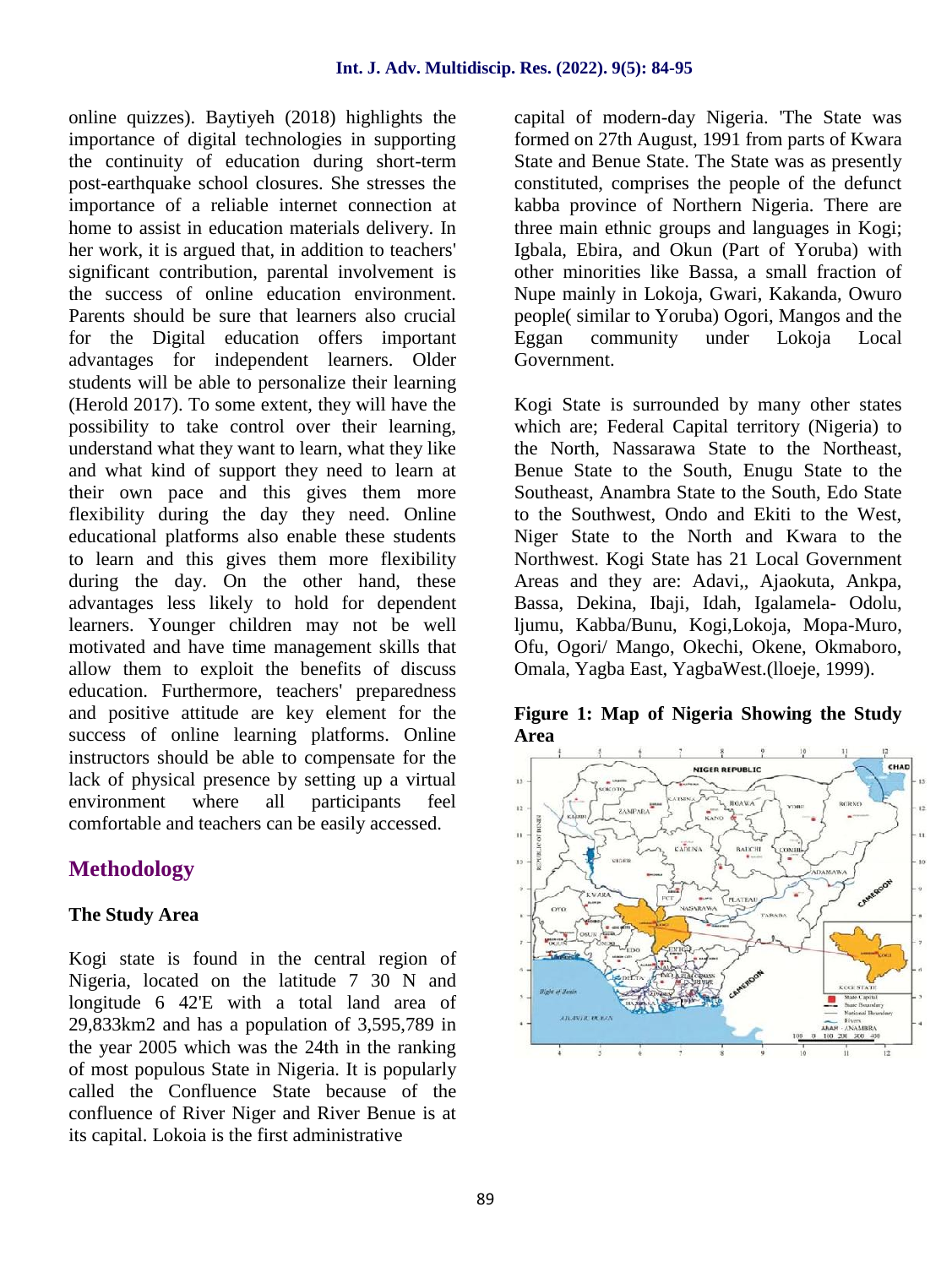

# **Figure 2: Kogi State Map Showing all the**

#### **Study Design, Population and Instrument.**

A survey research design was adopted for this study. And was carried out in Kogi State, Nigeria. There are a total number of nine (9) Tertiary schools in the three senatorial district and the study made used of 360 lecturers/students in tertiary schools within the study area in Kogi State, Nigeria. Simple random techniques was used to select the sample size. A structured questionnaire, titled the 'Effects of COVID-19 Schools Close Down on Tertiary School Academic Programme Ouestionnaire' (BCSCDTSAPQ) was used in obtaining information for the study. It was an open item questionnaire and was made up of two sections 'A and B'. Section A explained the rating scale and instructions to the respondents on how to fill the questionnaire, while section B was organized in clusters based on the research questions of the study. It contains 5 questionnaire items, and the response options with values assigned to them would be: Strongly Agree (SA-5); Agree (A- 4); Neutral (N- 3): Disagree (D-2); Strongly Disagree (SD-1).To ensure the face and content validity of the instrument, copies of the questionnaire was sent along with copies of the research questions and the purpose of the study for experts to scrutinized in terms of clarity and adequacy in addressing the objectives and research questions.

Their suggestions was used to produce the final draft of the questionnaire used in this study, reliability of the instrument was determined through the test re-test method. Ten (10) copies instrument was administered to ten lecturers in a tertiary school in Kogi State, Nigeria and after an interval of two weeks, the questionnaire was re administered to the same lecturers. The scores of the first and second administrations was correlated using Chi-square statistic to confirm the instrument reliability. Copies of questionnaire was administered by the researchers through online medium. Data collected were analysed using simple percentage. The data collected from the respondents were collated and analysed using frequency counts, Chi-square analysis. The hypothesis generated from the research question was tested at 0.05 alpha levels.

Below is the data analysis for the three senatorial district:

#### **Statistical Analysis**

#### **(A)HYPOTHESIS I**

#### **Statement of the Hypothesis I**

H0: There is no positive significant effect of stay at home on tertiary school students' academic interest in Kogi State, Nigeria during COVID-19 pandemic.

Vs

H1: There is significant positive effect of stay at home on tertiary school students' academic interest in Kogi State, Nigeria during COVID-19 pandemic.

#### **(B) HYPOTHESIS II**

#### **Statement of the Hypothesis II**

H0:There is no significant that Covid-19 elearning more effective compared to classroom conventional learning in Kogi State, Nigeria during COVID-19 pandemic.

Vs

H1: There is significant that Covid-19 e-learning more effective compared to classroom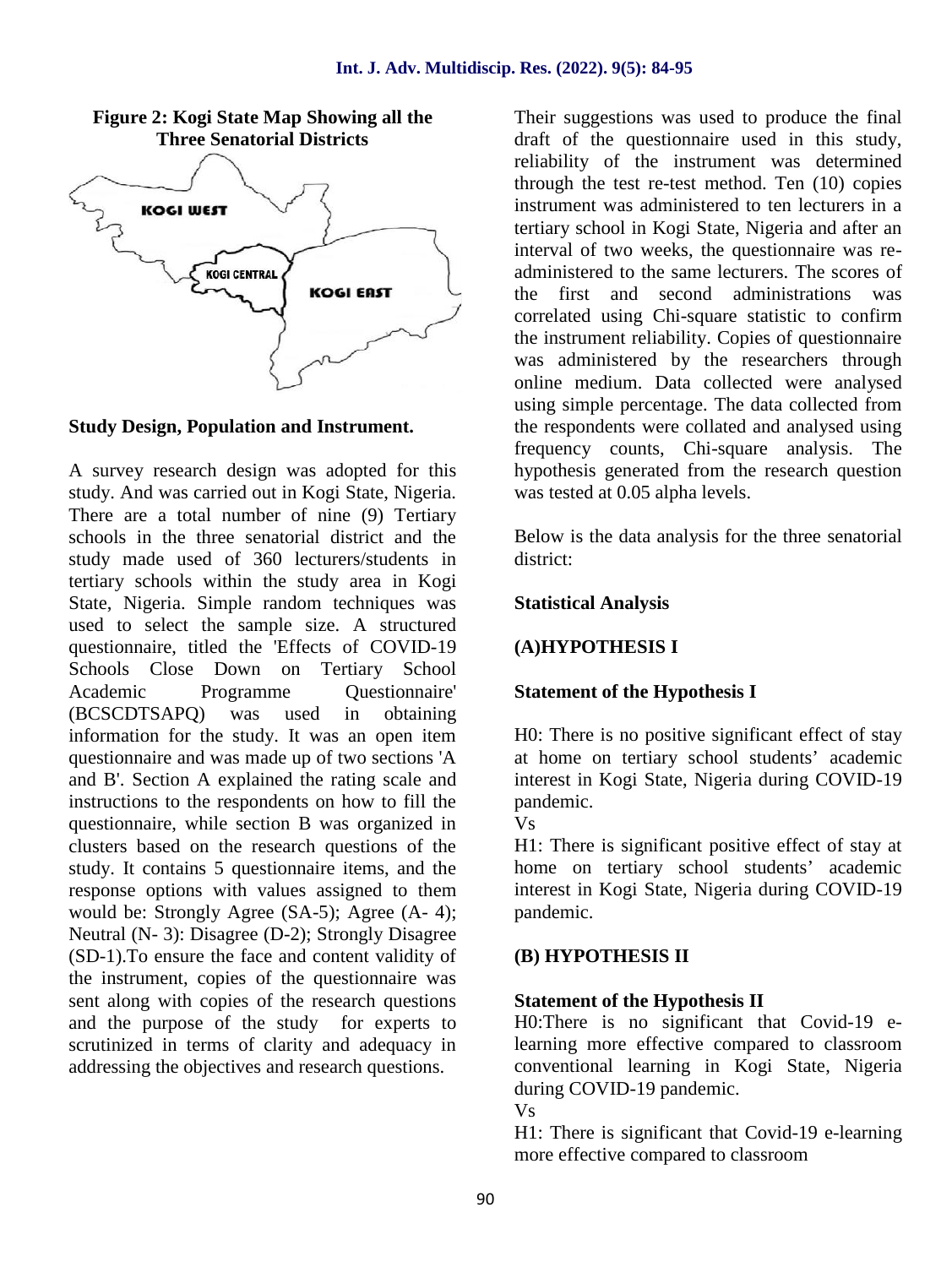conventional learning in Kogi State, Nigeria during COVID-19 pandemic.

#### **(C) HYPOTHESIS III**

#### **Statement of the Hypothesis III**

H0: There is no significant negative effects of lockdown on the 2020 academic calendar of tertiary school students' learning in Kogi State, Nigeria during COVID-19 pandemic.

Vs

H1: There is significant negative effects of lockdown on the 2020 academic calendar of tertiary school students' learning in Kogi State, Nigeria during COVID-19 pandemic.

#### **(D) HYPOTHESIS IV**

#### **Statement of the Hypothesis IV**

H0: There is no significant online education alternative measures for conventional in teaching and learning for future occurrences of any pandemic

Vs

H1: There is significant online education alternative measures for conventional in teaching and learning for future occurrences of any pandemic

**Test Statistic**:  $X^2 = \sum_{\substack{\mathfrak{e}_{ij} - \mathfrak{e}_{ij}}} \frac{(o_{ij} - o_{ij})^2}{e_{ij}}$ 

**Decision Rule**: Reject H0 if Chi-square asymp. Sig value is less than  $\alpha = 0.05$  otherwise Accept H0.

## **Analysis, Interpretation and Results**

#### **HYPOTHESIS I**

#### **Statement of the Hypothesis I**

H0: There is no significant of stay at home positive effect on tertiary school students' academic interest in Kogi State, Nigeria during COVID-19 pandemic Vs

H1: There is significant stay at home positive effect on tertiary school students' academic interest in Kogi State, Nigeria during COVID-19 pandemic.

Table 1: Chi-square value between response andsenatorial districts

|                                     | Value   | DF | Asymp.sig $(2-$<br>sided) |
|-------------------------------------|---------|----|---------------------------|
| Pearson Chi-<br>square              | 360.419 | 8  | < 0.001                   |
| Likelihood<br>Ratio                 | 420.892 | 8  | < 0.001                   |
| Linear-by-<br>Linear<br>Association | 211.505 | 1  | < 0.001                   |
| No of Valid<br>Cases                | 327     |    |                           |

**Decision:**H0 is rejected since Chi-Square <0.001 is less than 5% level of significance

**Conclusion**: We conclude that there is significant positive effect of stay at home on tertiary school students' academic interest in Kogi State, Nigeria during COVID-19 pandemic.



*Figure 1:Shows the response that say stay at home have positive effect on tertiary schools in Kogi State*

The figure 1 above is the pie chart response which say stay at home have positive effect on tertiary institutions in Kogi State, Nigeria during Covid- 19 pandemic. 44.04% and 29.66% were recorded to be the highest among the responses. Strongly disagreed was recorded to 44.04% while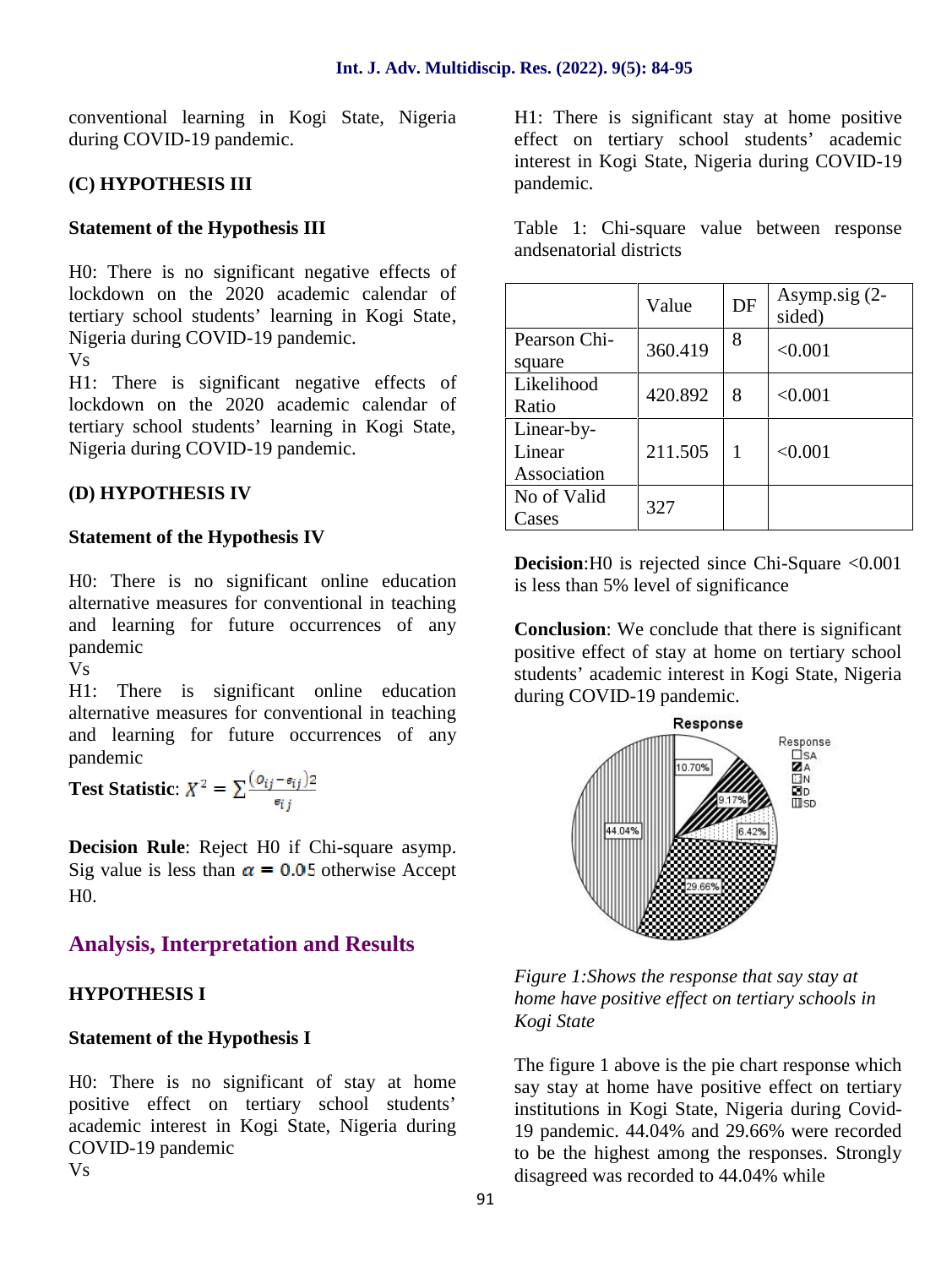disagreed was 29.66%. From the chart above, neutral has the lowest response with 6.42%.

#### **HYPOTHESIS II**

#### **Statement of the Hypothesis II**

H0:There is no significant that COVID-19 elearning more effective compared to classroom conventional learning in Kogi State, Nigeria during COVID-19 pandemic.

Vs

H1: There is significant that COVID-19 elearning more effective compared to classroom conventional learning in Kogi State, Nigeria during COVID-19 pandemic.

Table 2: Chi-square value between response and senatorial districts

|                                 | Value   | DF | Asymp.sig<br>$(2-sided)$ | I |
|---------------------------------|---------|----|--------------------------|---|
| Pearson Chi-square              | 604.759 |    | < 0.001                  | 1 |
| Likelihood Ratio                | 632.484 | 8  | < 0.001                  | t |
| Linear-by-Linear<br>Association | 264.891 |    | < 0.001                  | ľ |
| No of Valid Cases               | 327     |    |                          | Л |

**Decision**: H0 is rejected since Chi-Square <0.001 is less than 5% level of significance

**Conclusion**: We conclude that there is significantCOVID-19 pandemic e-learning more effectively compared to classroom conventional learning in Kogi State, Nigeria during the COVID-19 pandemic.



Figure 2: *Shows the response that say COVID -19 e-learning more effective compared to classroom conventional learning in Kogi State, Nigeria during the pandemic.*

The figure 2 above is the response of people in the three Senatorial districts which say Covid-19 e-learning is more effective compared to classroom conventional learning in Kogi State during COVID-19 pandemic. 35.47% and 31.19% were recorded to be the highest among the responses with Strongly disagreed was recorded to 35.47%and disagreed was recorded31.19% while neutral has the lowest response with 4.89%.

#### **HYPOTHESIS III**

#### **Statement of the Hypothesis III**

H0: There is no significant negative effects on lockdown on the 2020 academic calendar of tertiary school students' learning in Kogi State, Nigeria during the COVID-19 pandemic.

Vs

H1: There is significant negative effects on lockdown on the 2020 academic calendar of tertiary school students' learning in Kogi State, Nigeria during the COVID-19 pandemic.

Table 3: Chi-square value between response and senatorial districts

|                                 | Value   | DF | Asymp.sig<br>$(2-sided)$ |
|---------------------------------|---------|----|--------------------------|
| Pearson Chi-<br>square          | 473.178 | 8  | < 0.001                  |
| Likelihood Ratio                | 520.895 | 8  | < 0.001                  |
| Linear-by-Linear<br>Association | 240.891 |    | < 0.001                  |
| No of Valid Cases               | 327     |    |                          |

**Decision**: H0 is rejected since Chi-Square <0.000 is less than 5% level of significance

**Conclusion**: We conclude that there is significant negative effects on lockdown on the 2020 academic calendar of tertiary school students' learning in Kogi State, Nigeria during COVID-19 pandemic.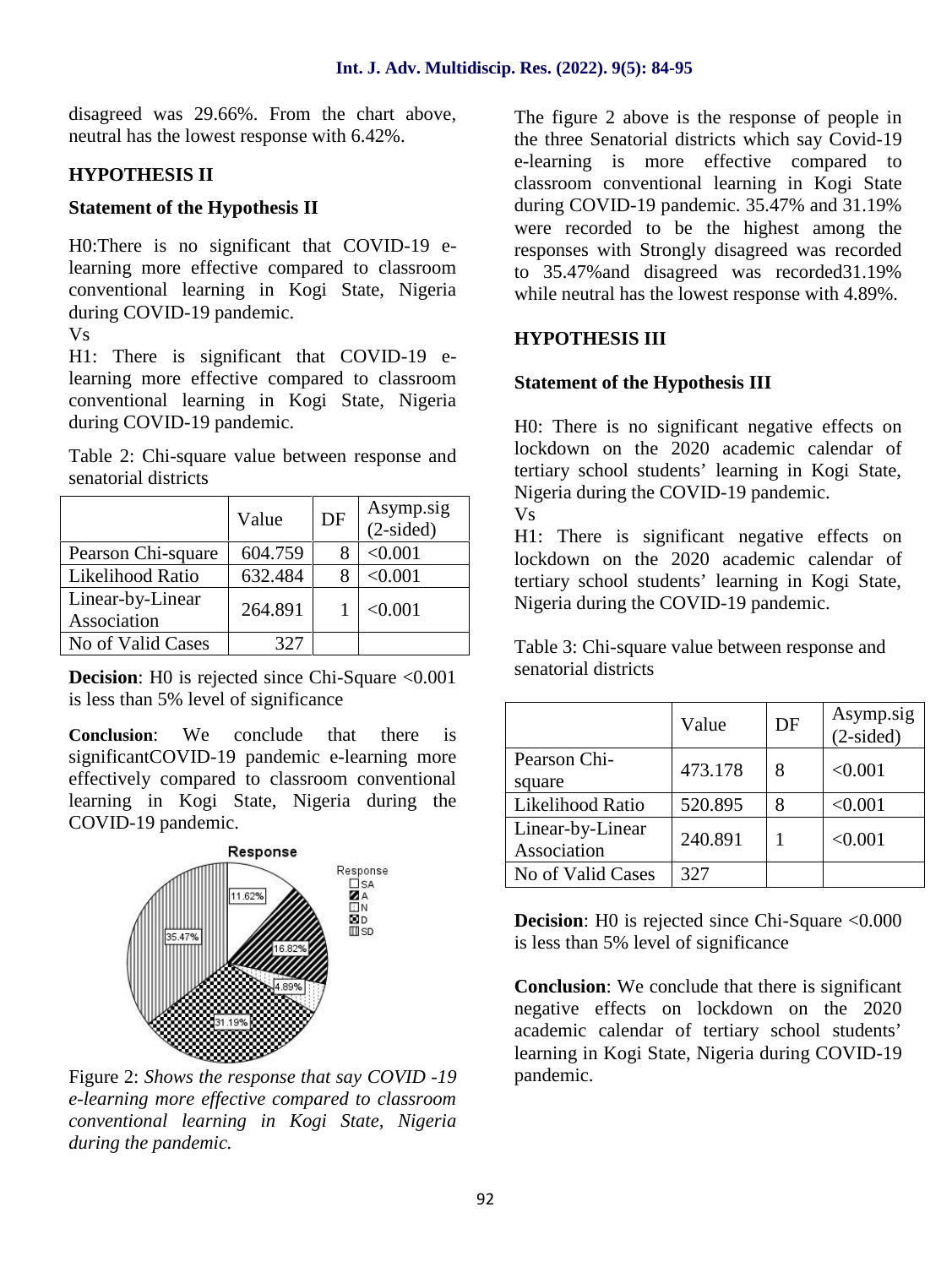

Figure 3: *Shows the response that sayt here are negative effects of lockdown on the 2020 academic calendar of tertiary institutions in Kogi State, Nigeria during COVID-19 pandemic.*

The figure 3 above was the response of people in the three Senatorial districts which say there are negative effects of lockdown on the 2020 academic calendar of tertiary institutions in Kogi State, Nigeria during COVID-19 pandemic. 40.06% and 32.42% were recorded to be the highest among the responses in which strongly agreed was recorded to 40.06% and agreed was recorded 32.42% while neutral has the lowest response with 3.98%.

#### **HYPOTHESIS IV**

#### **Statement of the Hypothesis IV**

H0: There is no significant online education alternative measures for conventional in teaching and learning for future occurrences of any pandemic

Vs

H1: There is significant online education alternative measures for conventional in teaching and learning for future occurrences of any pandemic

Table 4: Chi-square value between response and senatorial districts

|                                 | Value   | DF | Asymp.sig<br>$(2-sided)$ |  |
|---------------------------------|---------|----|--------------------------|--|
| Pearson Chi-                    | 566.849 | 8  | < 0.001                  |  |
| square                          |         |    |                          |  |
| Likelihood Ratio                | 609.533 | 8  | < 0.001                  |  |
| Linear-by-Linear<br>Association | 270.578 |    | < 0.001                  |  |
| No of Valid Cases               | 327     |    |                          |  |

**Decision:** H0 is rejected since Chi-Square <0.001 is less than 5% level of significance

**Conclusion**: We conclude that there is significant online education alternative measures for conventional classroom teaching and learning for future occurrences of any pandemic



Figure 4: *Shows the response that say is online education alternative measures for conventional in classroom teaching and learning for future occurrences of any pandemic*

The figure 4 above is the response of people in the three Senatorial districts which say online education is alternative measures for conventional classroom teaching and learning for future occurrences of any pandemic 35.47% and 31.19% were recorded to be the highest among the responses with Strongly disagreed was recorded to 35.47% and disagreed was recorded 31.19% while neutral has the lowest response with 4.89%.

#### **Recommendations**

This research seeks to suggest the following recommendations:

- Governments should scale network infrastructure and internet connectivity across urban and rural areas
- Tertiary institutions should design curriculum, prepare learning strategies and techniques for post-COVID-19, and transform the education system itself.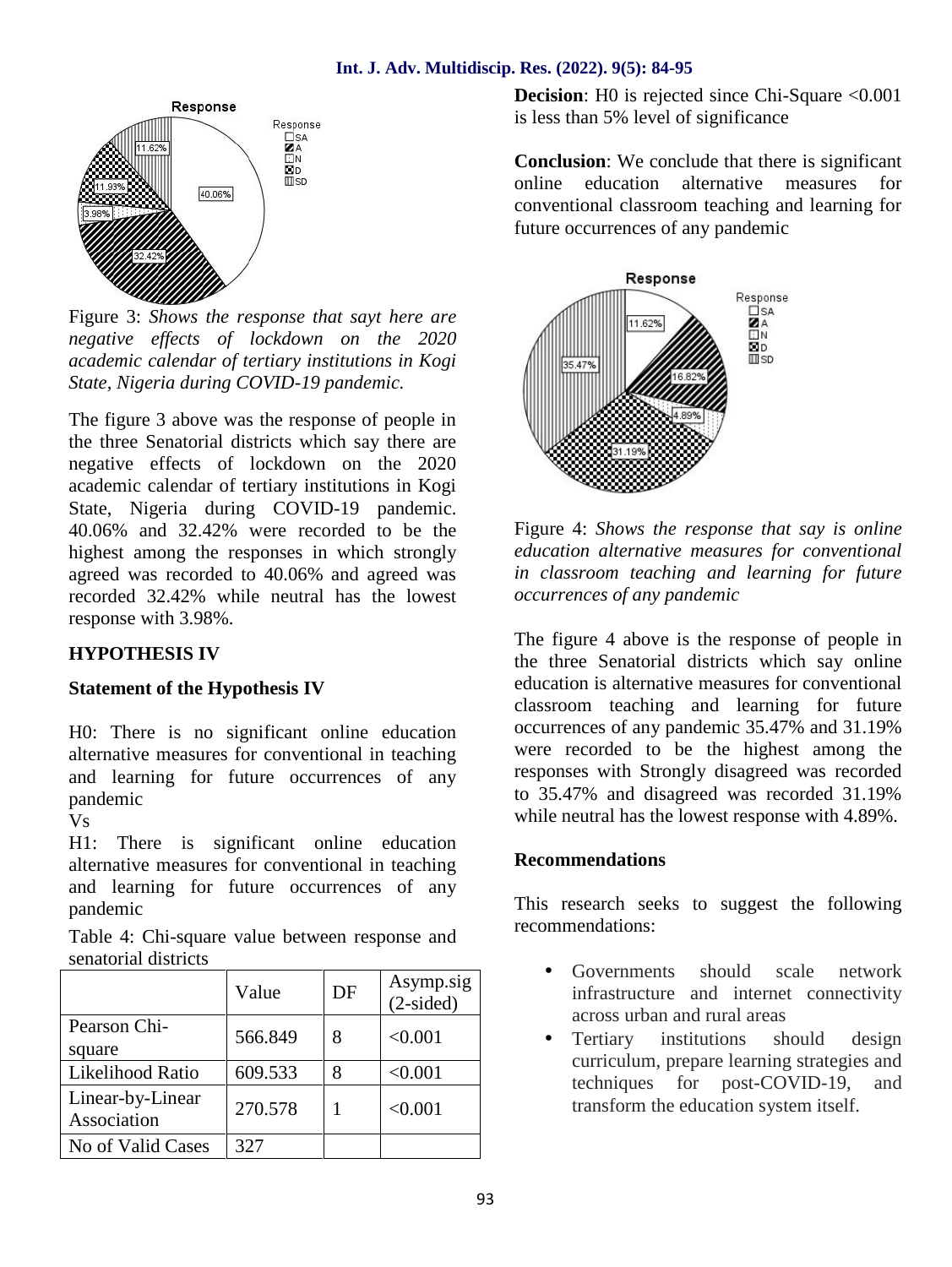- E-learning should be adopted for substitute for future occurrences of any pandemic
- Due to economy situation of the State, government should establish zero-rating educational resources on the internet, prepare digital teaching and learning resources, utilizing free online learning resources, use mobile learning, use radio and television teaching, and grow-up ICT infrastructures for benefit of the less privilege.

## **Conclusion**

This study revealed that stay at home have positive effect on tertiary institutions, helped and prevented the spread of the virus to the lecturers and students in Kogi State, Nigeria.COVID-19 pandemic e-learning is more effective compared to classroom conventional learning during COVID-19 pandemic in Kogi State. Also, there are negative effects of lockdown on the 2020 academic calendar of tertiary institutions in Kogi State and online education serves as alternative measures for conventional classroom learning and teaching for future occurrences of any pandemic. The results shows that Covid-19 really affected the school calendar of all tertiary institutions in Kogi State. More so, the online education can serve as alternative measures for conventional classroom learning and teaching for future occurrences of any pandemic. Finally, e-learning was more effective during the pandemic in Kogi State and can stand as a substitute in any future pandemic.

## **References**

- Aucejo, E.M. and Romano, T.F. (2016) Assessing the effect of School days and absences on testscore performance. Economics of Education Review, 55, 55(C): 70-87
- Burgess, S. (2020); How we should deal with the lockdowrn learning loss in England's schools.
- VOX Cepr Policy Portal https://voxeu.org/article/how-we-shouid deal-lockdown-learning-loss-england-s-s.
- Burkam, D.T., Ready, D.D., Lee, V.E., and LoGerfo, L.F. (2009) Social-class differences in summer learning between kindergarten and first grade: Model specification and estimation. *Sociology of Education*, 77(1): 1–31.
- Carrsson, M., Dahl, GB., Öckert, B. and Rooth, D.-0. (2015) The effect of schooling on cognitive schools. Review of Economics and Statistics, 97(3): 533-547.
- Review of Educational Research, 66(3): 227-268.
- Cseaafrica. (2020).The implication of Covid-19 on the Nigerian Economy
- Effiong, A. I.; Nseobot, I. R; Akpan, E. J.; Dr Umoh M J.; Dr Frank, E. I. Abere, O J.; Abraham, U.P; Essien, M. O., Ukpong E. S. (2020) Assessment of Nigerian Television Authority (NTA) Ongoing Programme Awareness Campaigns on Corona Virus in Nigeria. Electronic Research Journal of Social Sciences and Humanities Vol 2: Jan - Mar. Issue I ISSN: 2706 - 8242 www.eresearchjournal.com. es
- Goodman, A., Joshi, H., Nasim, B., and Tyler, C. (2015) Social and emotional skils in childhood and their long-term effects on adult life. htps://www.eif.org.uk/report/ social-and-emotional-skills-in-childhood and-their-long-term-effects-on-adult-life
- Herold, Y. (2017) Can the Korean educational broadcasting system help to improve
- academic outcomes? KEDI Journal o Educational Policy, 14(1): 97-116.
- Lavy, V. (2015), "Do Differences in Schools' Instruction Time Explain International Achievement Gaps? Evidence from Developed and Developing Countries Economic Journal 125.
- Marguerite, D. (2020). How will higher education have changed after COVID-19? World University Facebook Page.
- Marcotte, D.E. and Hemelt, S.W. (2008) Unscheduled school closings and student Performance. Education, Finance & Policy, 3(3); 316-338.